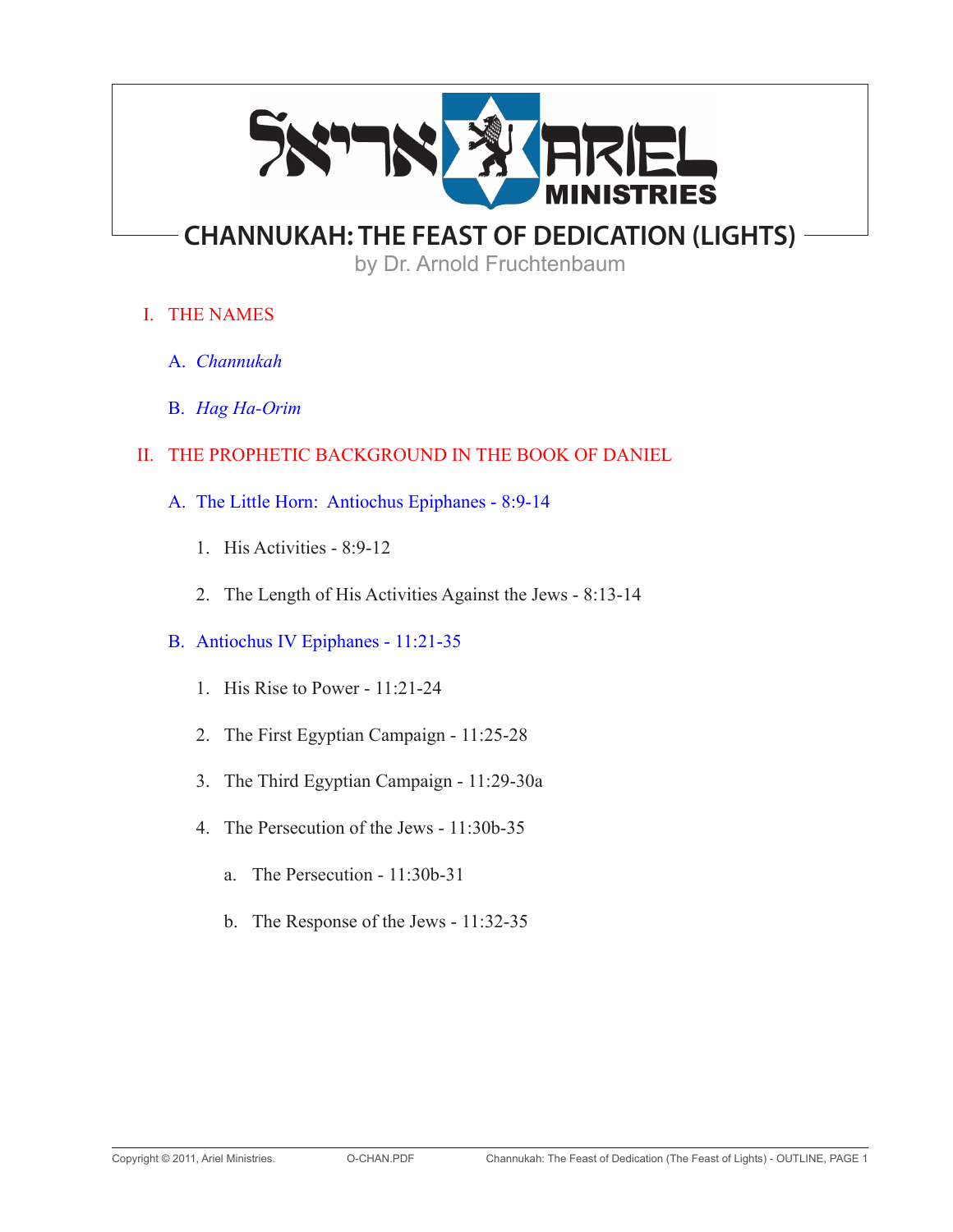#### III. THE HISTORICAL BACKGROUND

- A. The Political Background
- B. The Maccabean War
	- 1. I Maccabees 1:10-64
	- 2. The Maccabees
	- 3. II Maccabees 10:1-8
	- 4. The Feast

#### IV. THE JEWISH PRACTICE

- A. The Laws of *Channukah*
- B. The Liturgy
	- 1. The *Menorah* The *Channukiyyah*
	- 2. The Service of the Kindling of the Lights
		- a. Before Kindling
			- (1) Every Evening
			- (2) First Evening Only: The Shechecheyanu
		- b. After Kindling: *Haneirot Halalu*
		- c. *Maoz Tzur*: O Fortress The Rock of My Salvation
	- 3. Prayer
		- a. *Al Ha-nisim* Concerning the Miracles
		- b. The *Hallel*
		- c. *Ana Bechoach* In Strength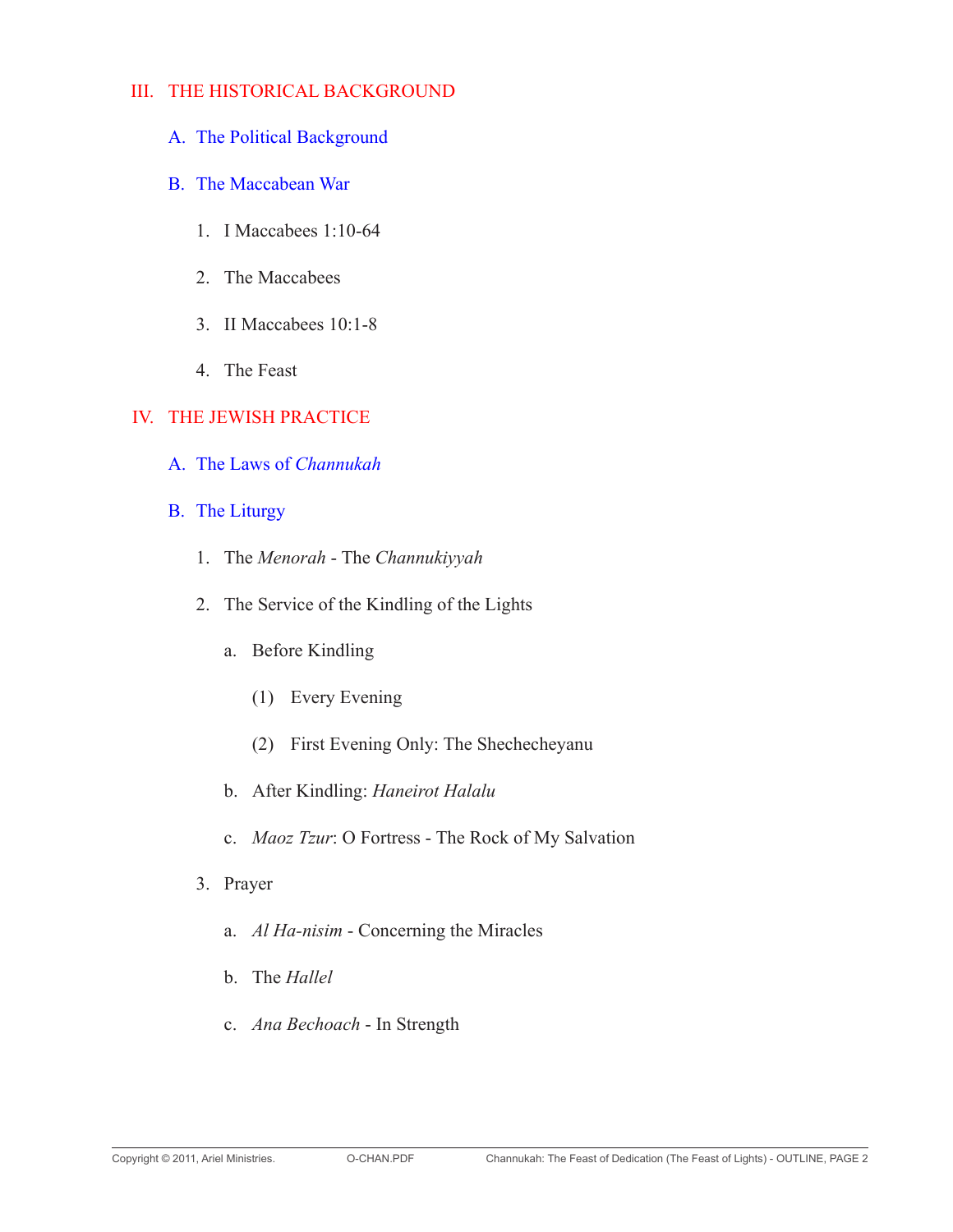- 4. The Scripture Reading
	- a. The Law
	- b. The Prophets
	- c. The Writings
- 5. Other Readings

#### C. Customs

- 1. The Giving of Gifts
- 2. *Channukah* Gelt
- 3. Special Foods
- 4. Games

#### D. Other Practices and Rabbinic Lore

- 1. Classical Jewish Sources
- 2. The Hasmoneans
- 3. The *Mishnah*
- 4. The Principle of Equal Importance
- 5. The Key
- 6. *Maoz Tzur*